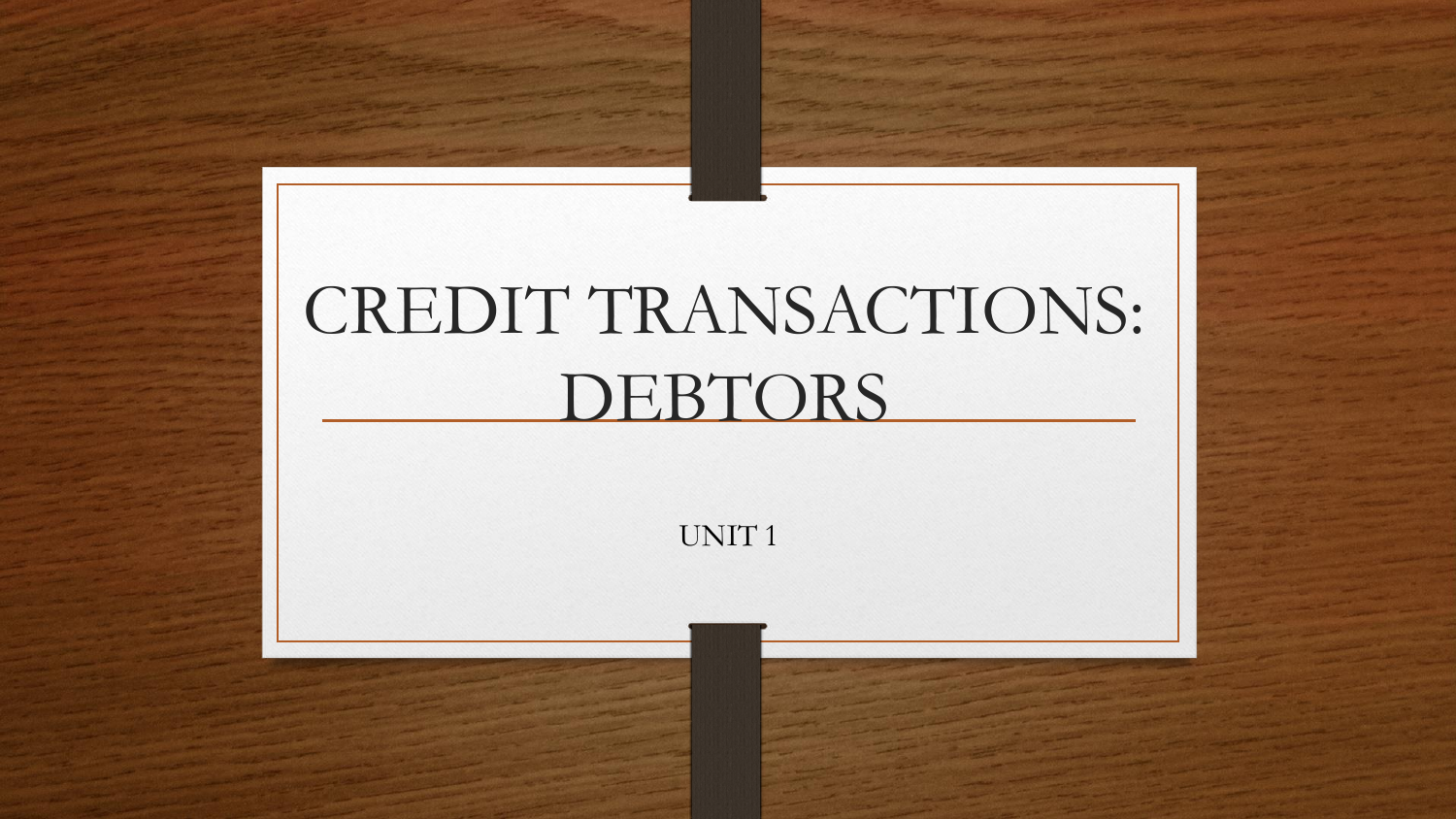# Credit sales

• = business allows customers to buy something NOW and pay for it AT THE END OF THE MONTH/ AFTER 60 DAYS.

## • IMPORTANT

 $\rightarrow$  the business must keep good record of these DEBTORS.

 $\rightarrow$  that the business must make sure that they can replace the stock sold on credit, in order to continue operate.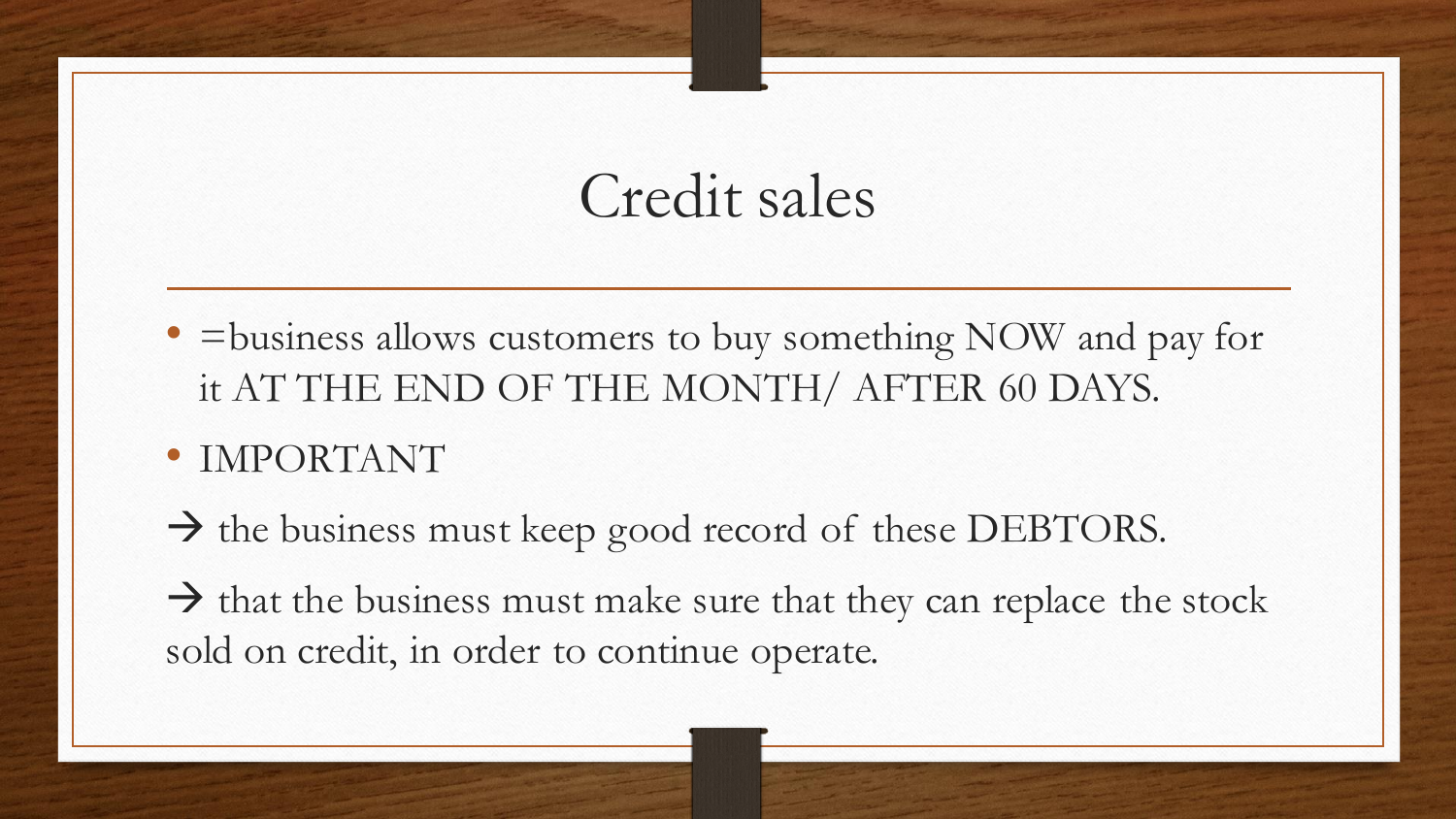# Credit sales

### Advantages

- **More clients visit the business**
- **Sells more goods & business grows**
- **Gains the client's good favour and loyalty.**

#### Disadvantages

- **Only receive payment at the end of the month**
- **Always a risk of a 'bad debt'**
- **Administrative expenses increase**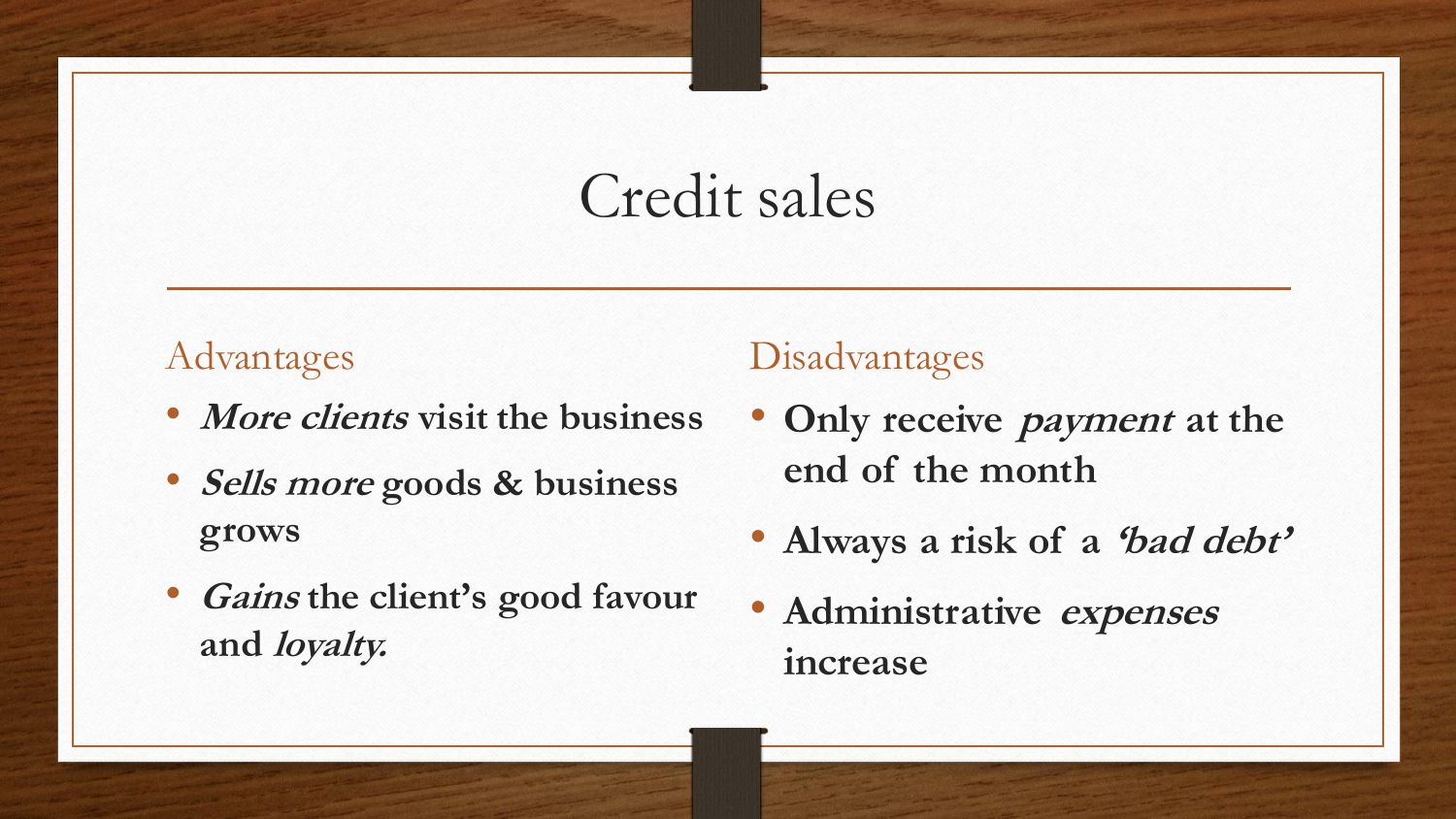# **Debtors**

- **= consumer who buys on credit!**
- = are regarded as **current assets** (pay for goods within given period)
- Before buying on credit, businesses evaluate a consumer's **creditworthiness** to protect themselves from 'bad debtors'.

Class work p.64 activity 1

**His/ her ability to pay back the debt.**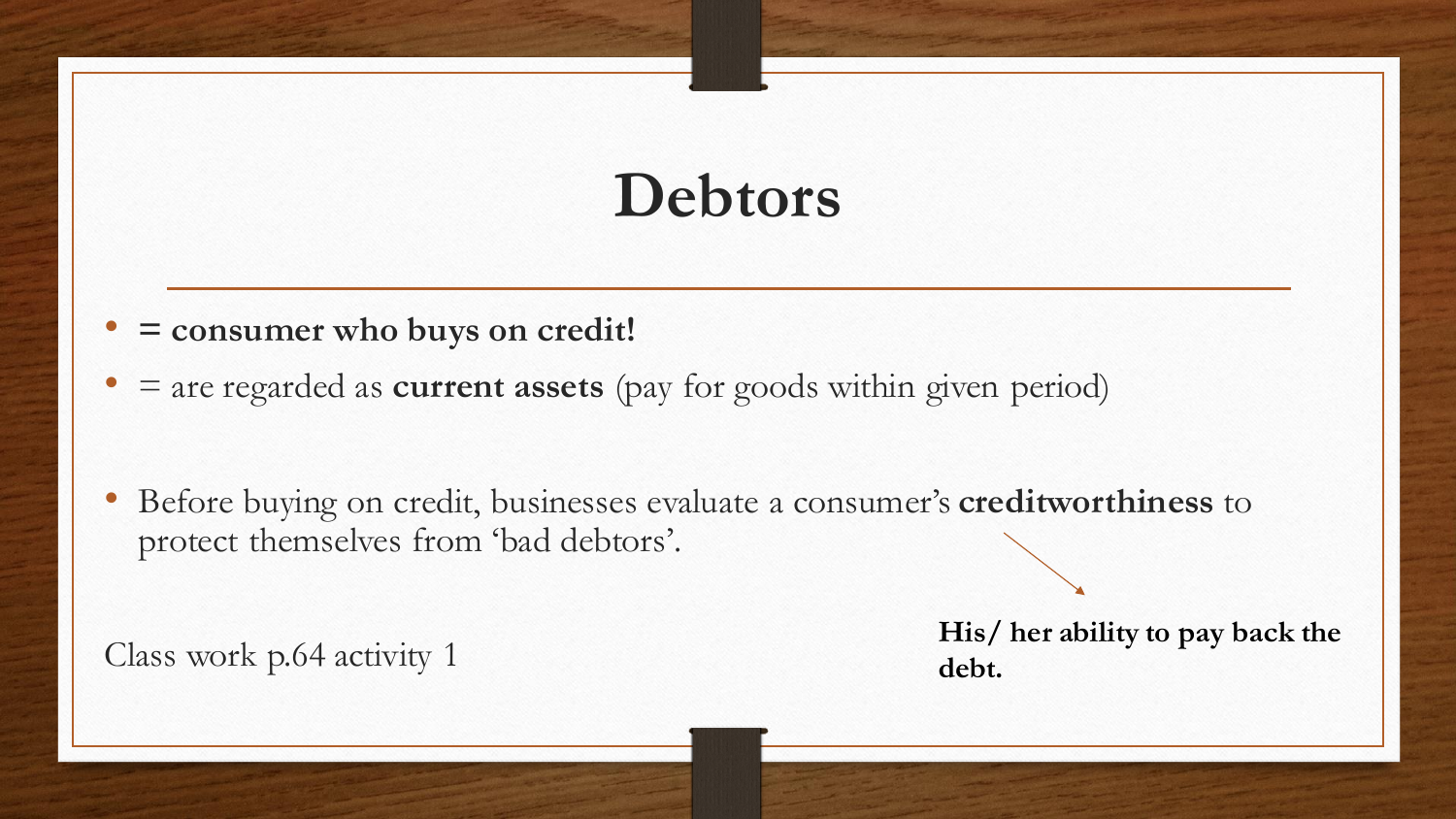## National Credit Act 34 of 2005

- **Created to protect the CONSUMERS & BUSINESSES from June 2007**
- **It aims to prevent people from spending money they don't have.**
- **Helps a bank to manage their massive debt, and from reckless lending to people who can't pay back their loans.**
- **On application this Act requires that the banks must look at the client's income, expenses and credit history.**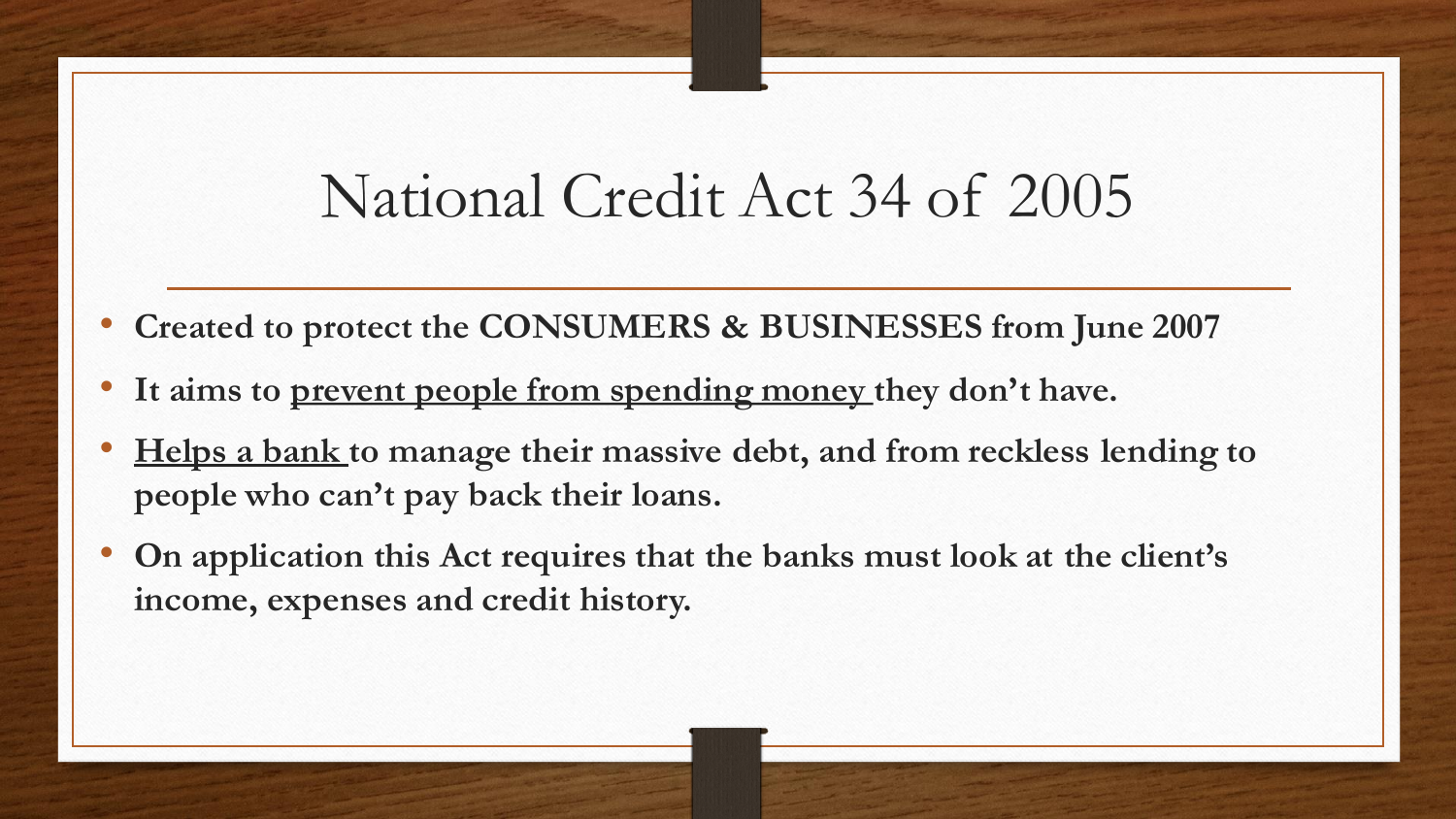# NCA 34 of 2005

• **The Act's function…**

❑**Informing consumers to understand the responsibility to buying on credit**

❑**Ensure borrowed money can be paid back**

❑**Protect consumers who feel they've been unfairly treated in a credit agreement**

❑**Provide a debt counselling process for consumers who are not able to find a solution to repay their debts.**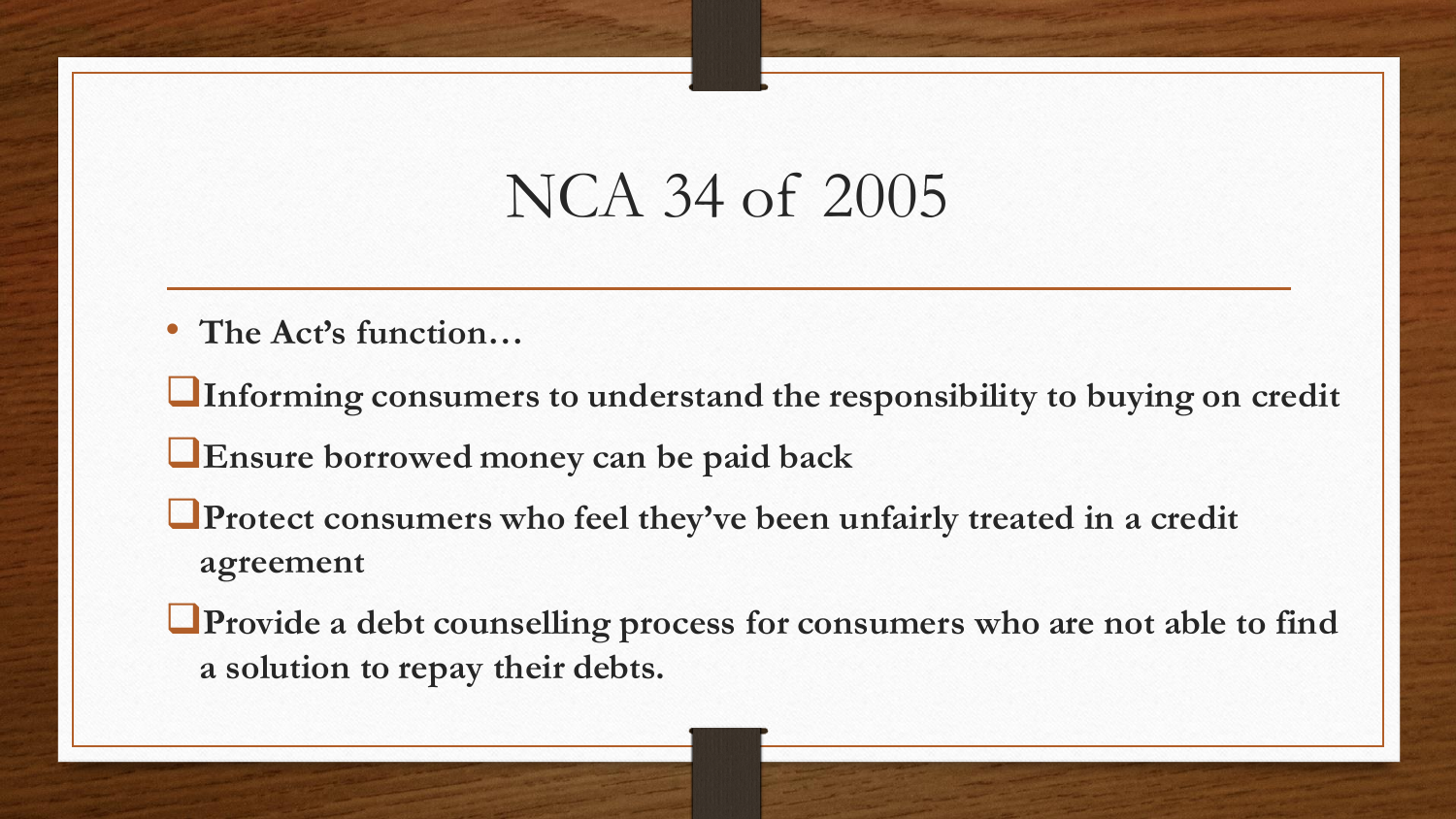## Debtor's allowance

• **When goods are sold on credit, but customer not happy with it. The debtor can return it or get an allowance.** 

**When goods are damaged/ faulty Allowance is granted when the debtor decides to keep the damaged goods, but gets a reduction on the price.**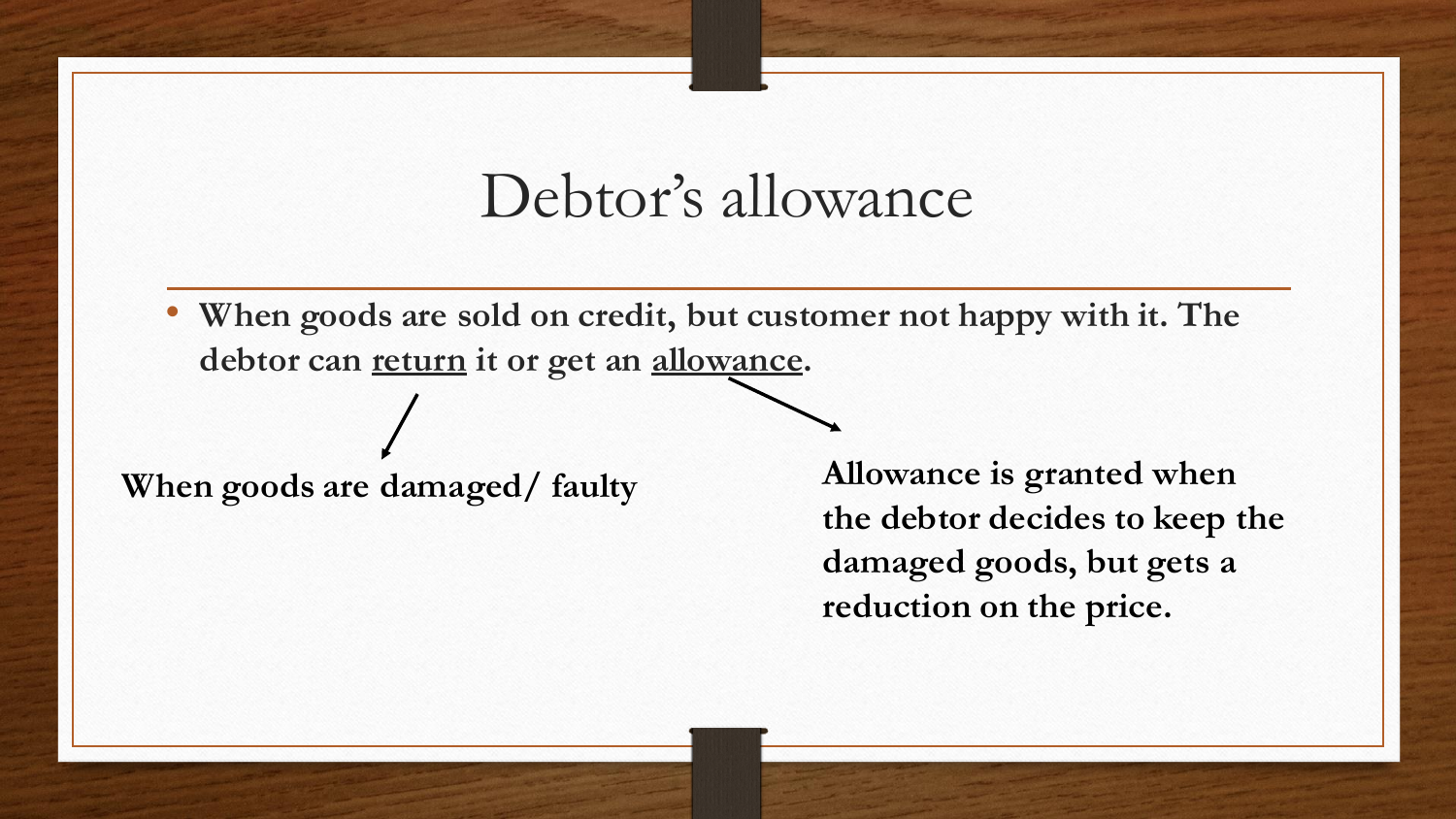## Credit sales

- Credit sales are entered in the DEBTORS JOURNAL (DJ)
- Returns & allowances are entered in the DEBTORS ALLOWANCES JOURNAL (DAJ)

#### • CLASS WORK P.67 ACTIVITY 3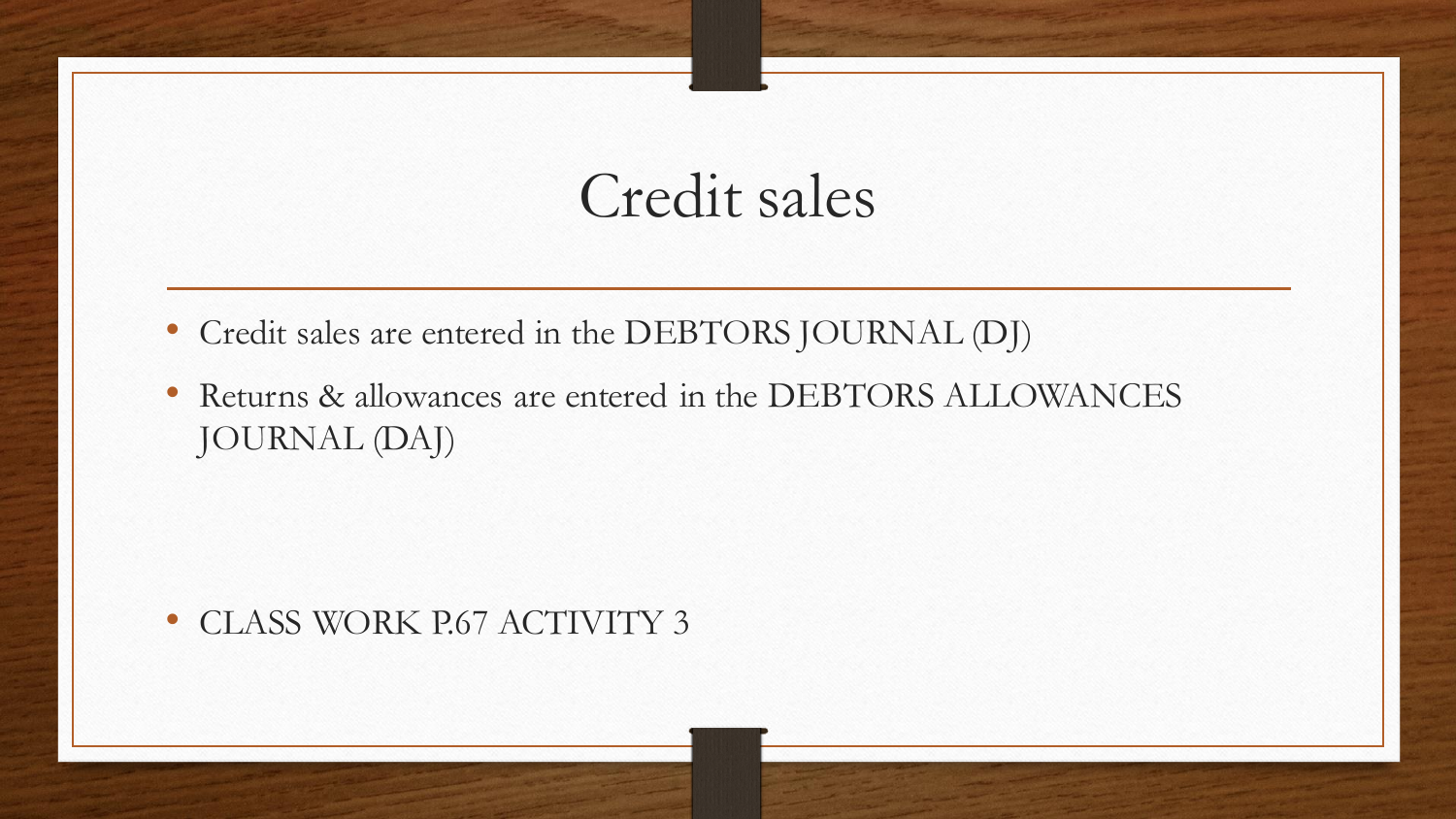# DEBTORS JOURNAL (DJ)

A credit sale gets a credit invoice with duplicate invoice.

(given to customer) (used by the business to record the transaction into the books)

• A credit sale will be recorded in the DEBTORS JOURNAL (DJ used for folio reference)

- Class work p.67&68 read together & Own Class work p68 activity 4
- HOME WORK !!! P.69 ACTIVITY 5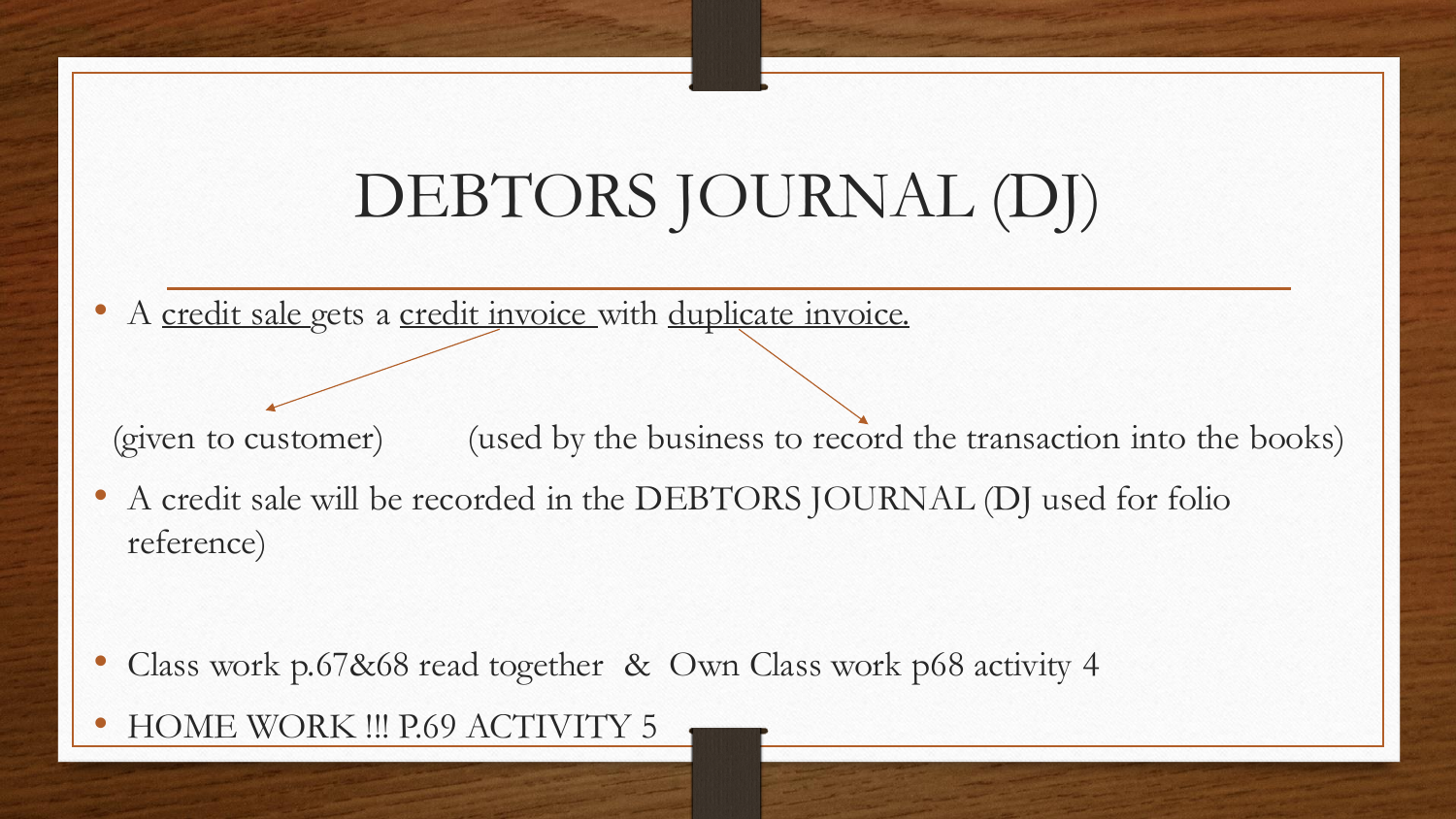# DEBTORS ALLOWANCES JOURNAL (DAJ)

• **DEBTORS ALLOWANCE= business takes goods back & decreasing the debtor's debt with the selling price of the returned goods.**

> **= when customer agrees to keep the damaged goods & business reduces the selling price**

- **DAJ will be opened to record all the credit notes issued to debtors.**
- **DAJ have record of all the goods returned.**

**Class work; read together p.70&71 (the credit note)**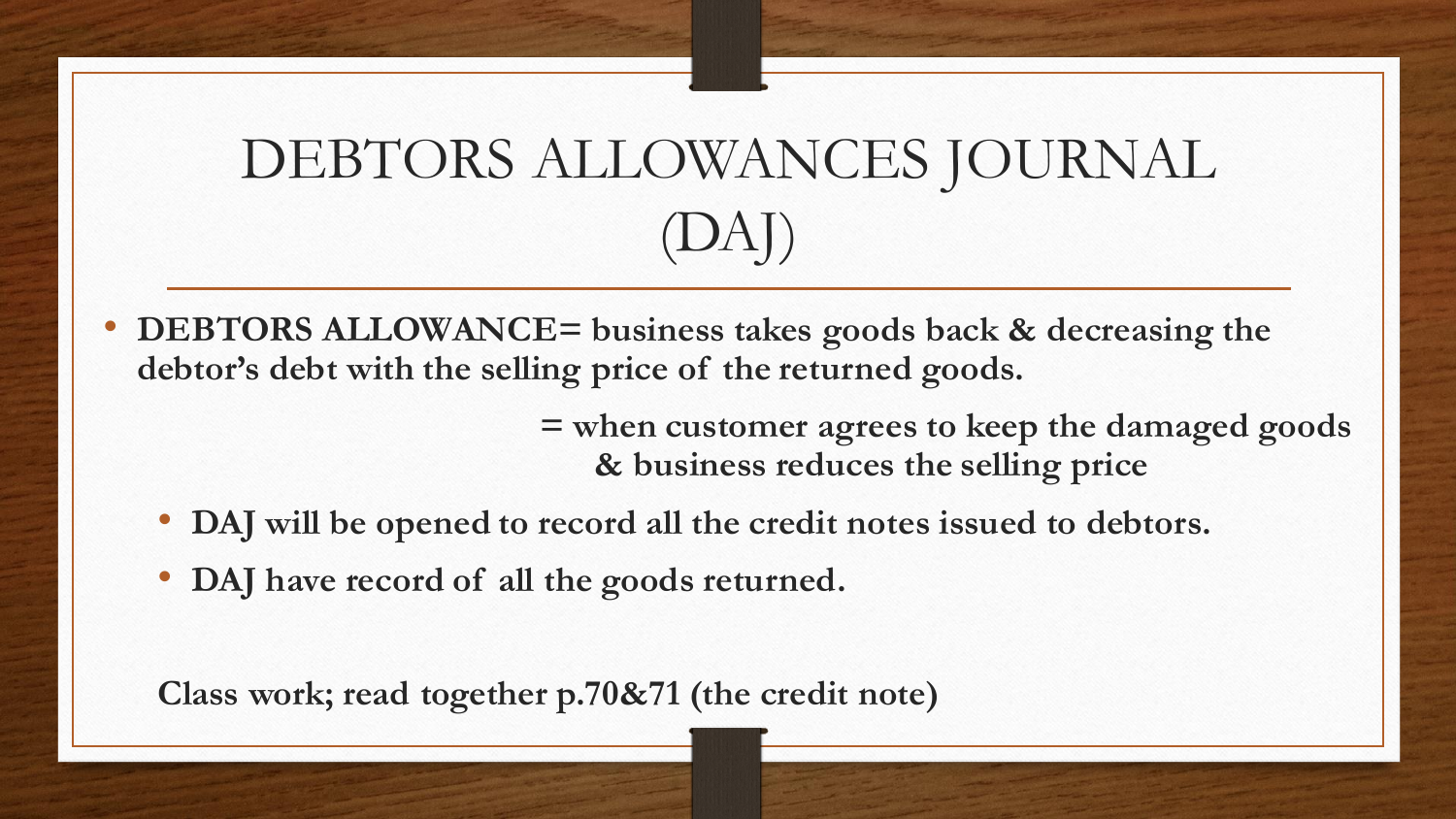## **HOME WORK P.71 activity 6**